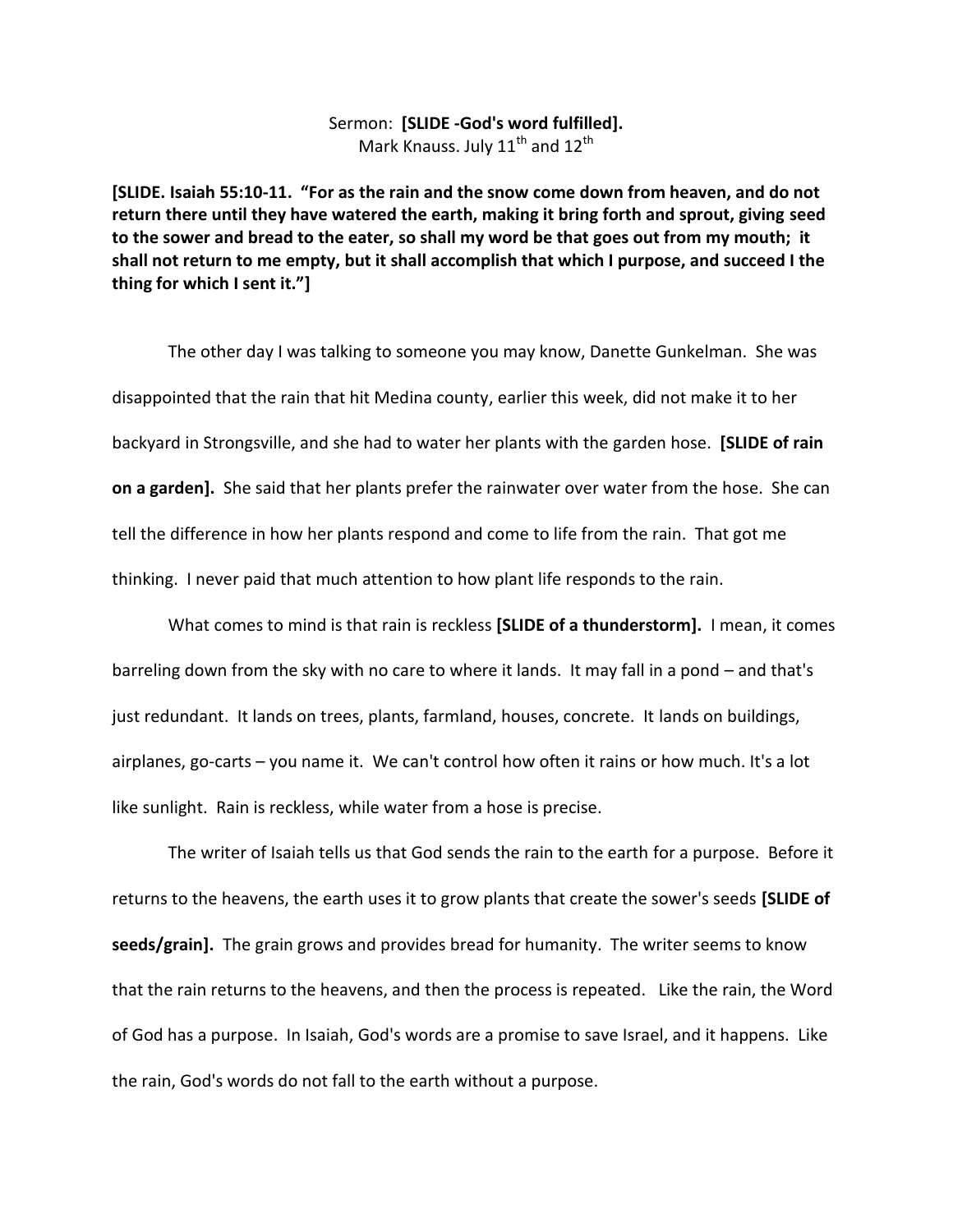Isaiah tells us that the rain that falls to the earth eventually provides seeds for the sower. We know something about sowers in the Bible. Nowadays, the sower is sitting in an airconditioned cab of a John Deere Tractor pulling an N500C Air Drill **[SLIDE of a John Deer Farm Tractor].** It's a piece of farm equipment that can sow seeds with precision and efficiency. Seeding can occur at variable rates, in widths that span dozens of feet. Seeding the farmland in 2020 involves technology that can provide consistency in seeding depth and make adjustments for soil conditions while monitoring the farm machinery for any mechanical glitches from the comfort of an air-conditioned tractor cabin. Some of you are wondering about the evenness of seed distribution as the tractor weaves and turns. There is even technology to assure that seeds are distributed evenly as the tractor winds its way across the fields. I wish John Deer made cars. Of course, they would all be green and run a little slow on the highway, but you could drive them in your garden. The sower of today's world is precise.

**[Slide of a Biblical sower].** The sower in Matthew 13:1-9 is not so precise. Jesus tells the parable of the sower. This is the story where the sower throws the seeds everywhere. Some fell on the path, and the birds came and ate them. Some fell on the rocky ground. They sprouted up quickly, had weak roots, and the sun-scorched them. Some fell amongst the thorns, but as the thorns grew, they choked them. Other seeds fell on the good soil – grain came forth.

This sower of the seeds is reckless. If we were the foreman, we might ask that the sower not waste throwing seeds on the path or the rocks. We might ask for a little more accountability. For the sower in Matthew, there is no effort to 'spare' some of the seeds or spread it evenly and efficiently.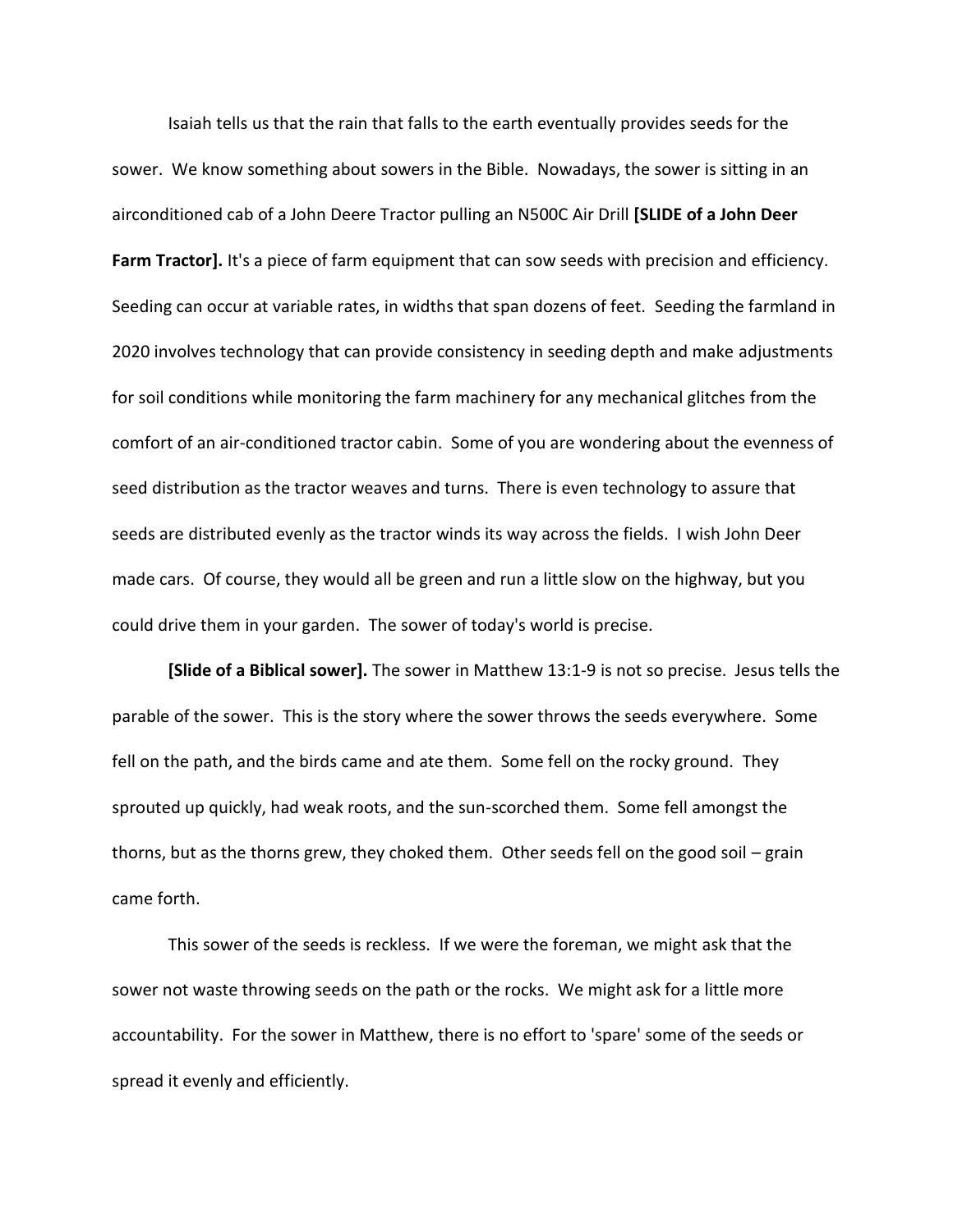The seed is God's Word, for you and I to hear and let grow within us. God's word comes to us like the rain that pours over all the earth, nourishing our souls. **[SLIDE -God's word nourishes our souls.]** We receive God's word in our Bibles, sing hymns, and pray it together. We give and receive it through the neighbor that God calls us to be in a relationship with. We share in the body and blood of the risen Christ. God is the sower who does not hold back. Unlike a plant that can be drowned by flood waters if it rains too much, we can never drown in God's word. God's word only nourishes us. It opens our eyes to God's presence and purpose for our lives.

Some of the seed lands on the path where they sit until the birds come and eat them. These represent people who hear but do not listen. God's word does not penetrate their souls but sits there until anything takes it away. What is the sower to do? God continues to sow and encourages us to be sowers too.

**[SLIDE - God knows what we need better than we do].** It is human nature that we think we know what we need at any given moment and in any given situation. We decide what is important and not important, and we are not open to seeing what God the sower is doing around us.

I remember a time, it was 1986, and I was sitting in Anatomy and Physiology lecture with around 100 students in the classroom. I noticed a female student in sweats and a ballcap who stopped to talk to the teacher before sitting a few seats behind me. I didn't say two words to her all quarter. I said a few words to her the next spring quarter, only because I walked out of a final, and she was sitting on the curb waiting for a friend. We talked for a few moments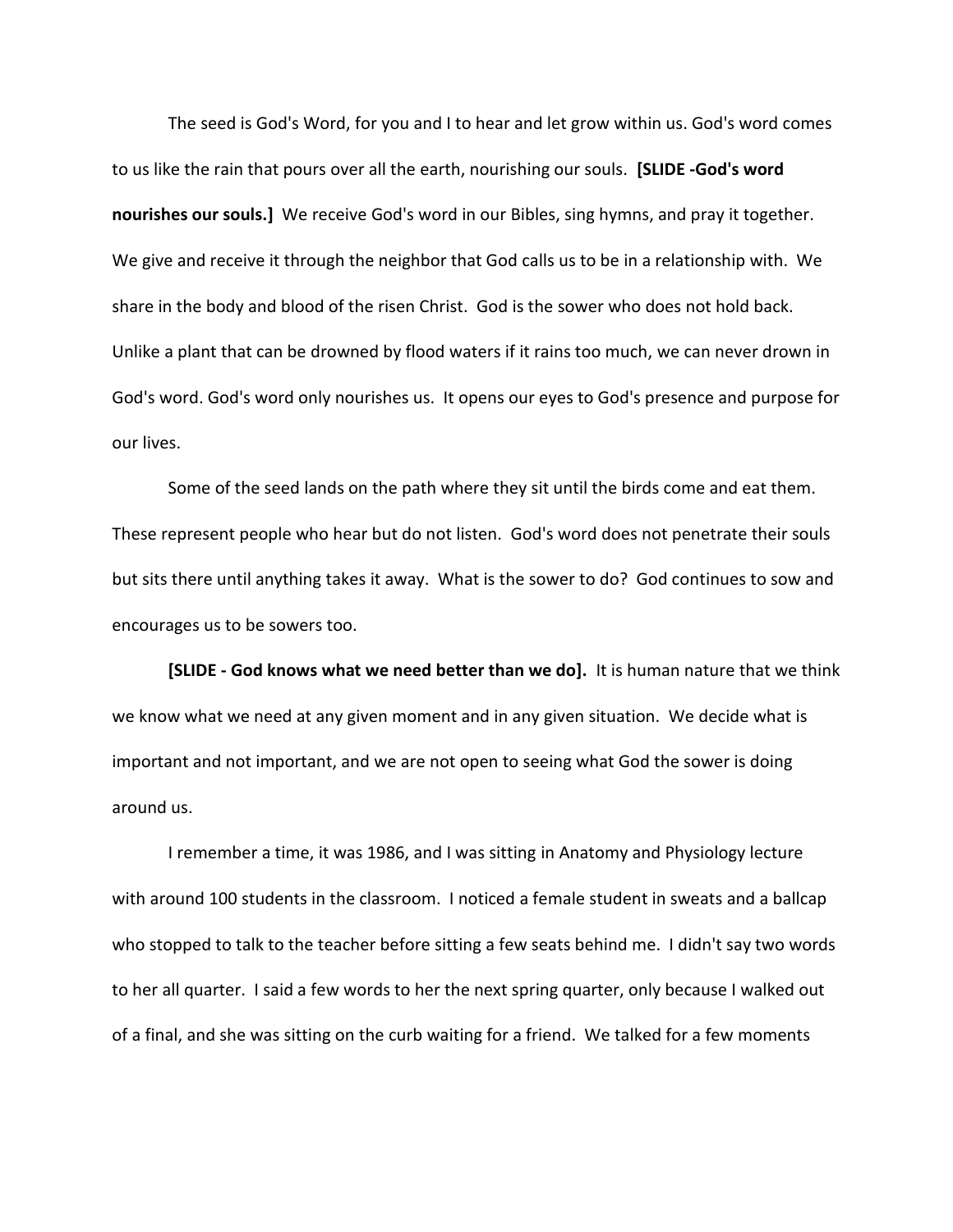and said goodbye, wishing each other a 'good summer.' Who knew that we would become friends months later in nursing school. Now Sharon and I have been married for 29 years.

My first on-campus class at Luther seminary was in January 2016 when I took Psalms with Professor Jacobson. I sat in the second row, and another student named Chad sat in the back. I don't think we talked until at least a year later in another class. Like me, Chad is married, has a family, and is changing careers. He graduated this past May and is taking a position as a pastor in Sydney, Nebraska. For a few years now, we have been friends. We talk every week and discuss the lectionary, sermons we are writing, and life challenges as we both move into our new callings.

In both of these instances, I didn't realize that people whom God was placing in my life were sitting in a classroom with me, and we barely acknowledged each other. God has sown people right in my midst, who carry me spiritually, and it takes months if not years for me to notice it. It makes me wonder who else God has sown in my life that I have not yet noticed. It tells me that though I think I know what is essential, God knows what I need, and sows that in my life. Sometimes the seeds God sows are people, and I walk right by them.

**[SLIDE – Our souls need the word of God].** The plants in Danette's back yard prefer the rain of creation over water from the hose. Our souls prefer the word of God over anything this world has to offer. Saint Augustine said, "Our heart is restless until it rests in you." God made us for God's-self, and God knows what our souls need for their sustenance. When we die, our bodies are left here, and our souls belong to God. When we enter that eternal kingdom, we will see the heavenly sower hard at work, sustaining heavenly and earthly souls. We will see Jesus.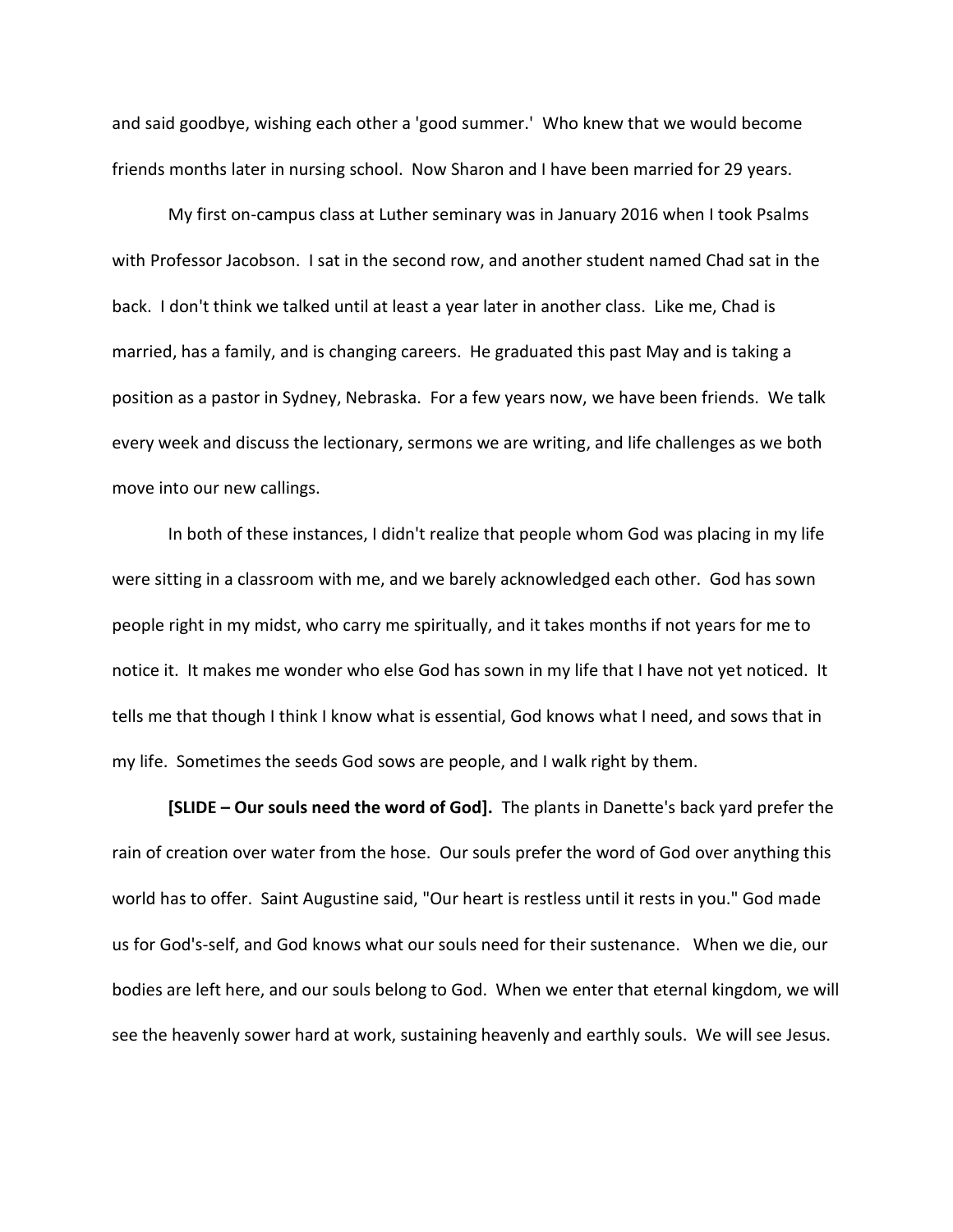Isaiah tells us that the waters that come down from heaven accomplish a purpose before returning to heaven. **[SLIDE of Jesus risen].** We see this in Jesus. Jesus comes into creation and does not return to God until he accomplished what he came here to accomplish – overcoming death and the devil, and assuring us of eternal life. John says it so well, "The word became flesh and dwelt among us." Jesus' life is taken on the cross, but God's purpose, God's mission does not end there. Jesus rises from the dead and returns to heaven to prepare a place for us. Jesus returns to heaven when God's purpose is complete.

Isaiah compares the word of God to the waters from heaven, and tells us that God's word does not return to heaven until it accomplishes what it was sent to accomplish. What is so cool is that before the word of God returns, it creates something better. The world is made a better place. **[SLIDE Isaiah 55:12."For you shall go out in Joy, and be led back in peace; the mountains and the hills before you shall burst into song, and all the trees of the field shall clap their hands."** Like the rain waters that feed the plants and bring forth life that is not revealed when watered from the garden hose, God's word fills this world with life that can only come from our creator, but we have to pay attention to it. To my untrained eye, I never noticed that creation prefers rain water, until Danette drew my attention to it. To the untrained eye, people don't see God the sower at work in this world. When we don't look for God at work, we become the hardened ground that the seed bounces off of.

Rain pours down with reckless abandon and changes the earth. The word that God sends to the earth comes to us in abundance, changing us and the world. God calls us to be fertile soil where the sower can continually plant. God is never done with us. We are called to be that fertile soil where the Kingdom of God takes root, and we are called to be sowers in the